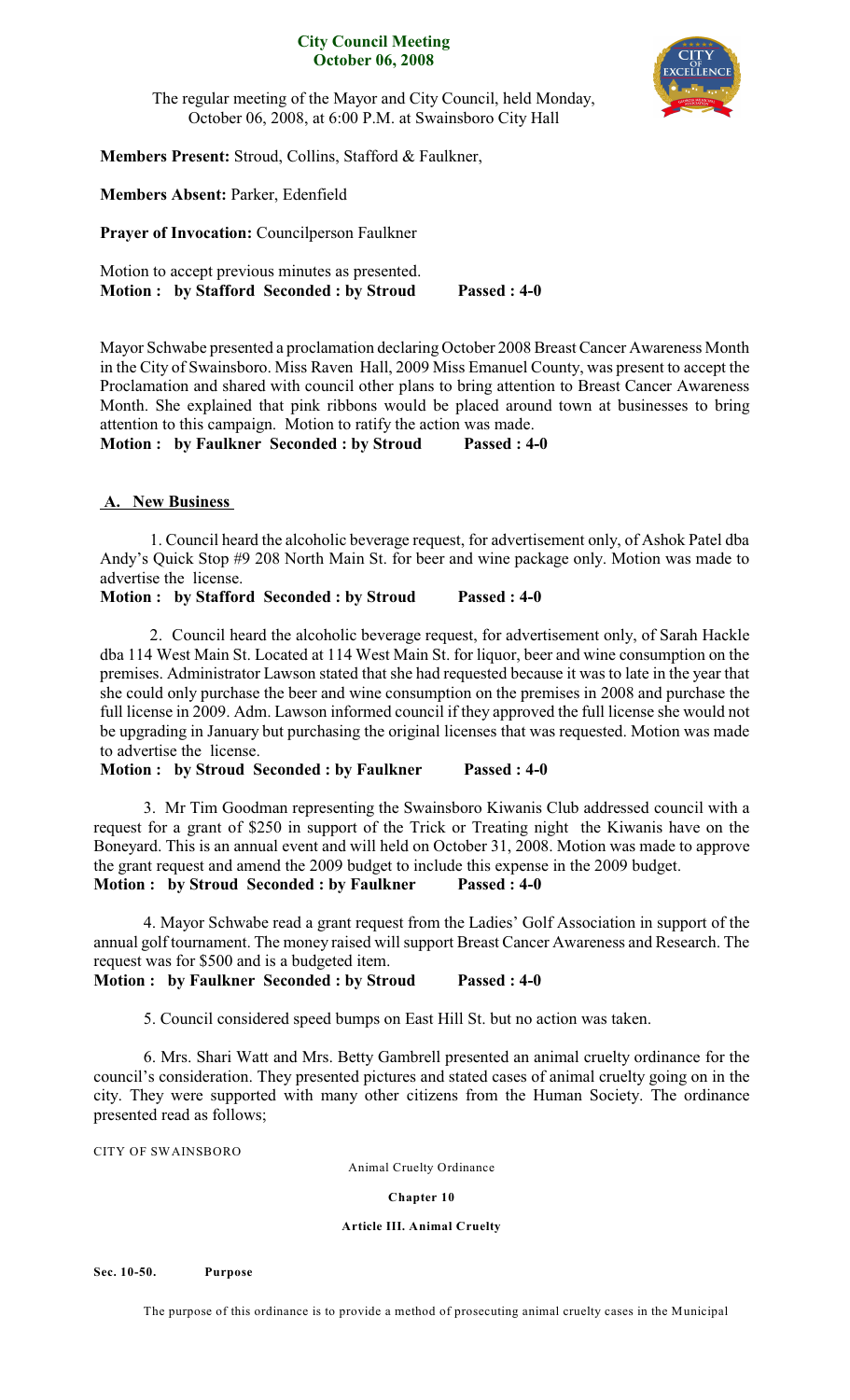## **Sec. 10-51. Explanation**

No owner or custodian of any domesticated animal shall fail to provide the animal with humane care; adequate food and water; adequate shelter which has appropriate and adequate ventilation and adequate shelter from inclement weather including extreme heat.

### **Sec. 10-52 Description of acts**

The following are specifically found to be acts of animal cruelty and prohibited by this ordinance:

(1) chaining animals to a stationary location with a chain less than twelve (12) feet

in length.

- (2) use of chains which are a gauge so heavy as to cause pain and/or discomfort.
- (3) chaining animals without the use of a properly sized collar.
- (4) abandoning animals on public or private property which includes the owner or custodian vacating the property where the animal is located.
- (5) organized dog fighting.
- (6) failure to inoculate the animal for rabies.
- (7) any intentional act or omission which causes physical injury or extreme discomfort to the animal except in the rendering of medical care by a licensed

veterinarian or the rendering of a course of treatment prescribed by a licensed veterinarian.

## **Sec. 10-53 Enforcement**

The Swainsboro Police Department or it's appointees shall be responsible for investigating claims of animal cruelty under the terms of this ordinance and the prosecution of same. Prosecution shall be initiated by service upon the owner or custodian on the animal a citation describing the manner it is contented this ordinance has been violated and ordering such owner or custodian to appear at a time and date certain in the Municipal Court of the City of Swainsboro then and there to face charges.

#### **Sec. 10-54 Penalty for violation of article.**

Violations of this article upon conviction before the municipal judge of the City of Swainsboro, are punishable by a fine of up to \$1,000 per violation and imprisonment in the Emanuel County Jail for a period not to exceed twelve (12) months for each violation.

Motion was made to consider this as a first reading of the ordinance. A second reading and public hearing will follow.

**Motion : by Stroud Seconded : by Collins Passed : 4-0**

7. Council heard the reading of a Resolution accepting the \$100,000 from the Georgia Department of Natural Resources for the Nature Park on West Main. Motion was made to accept the grant and proceed.

**Motion : by Stafford Seconded : by Faulkner Passed : 4-0**

## **B. Old Business**

1. Council heard the alcoholic beverage request of Piysh Patel dba K T's Package Store 636 North Main St for liquor, beer and wine package only. Mayor schwabe announced this was a Public hearing on the request and asked if anyone was there to speak for or against the license request. No one was present to oppose. Motion was made to grant the license.

**Motion : by Stafford Seconded : by Stroud Passed : 3-1 Opposed - Faulkner**

## **C. Committee Reports**

**Police:** Councilperson Stafford presented the Police Report. He stated that there will be an open house at the new Police Station on October 22, 2008 from 3:00 to 5:00pm with a ribbon cutting at 4:30pm.

Councilperson Stafford reported the Police Personnel Committee hade met and recommended to hire Shelia Scott for the new reception position at the Police Department. No one objected.

**Building and Safety**: Councilperson Faulkner had no report .

Mayor Schwabe gave council an update on five houses that are targeted to be removed and cleared.